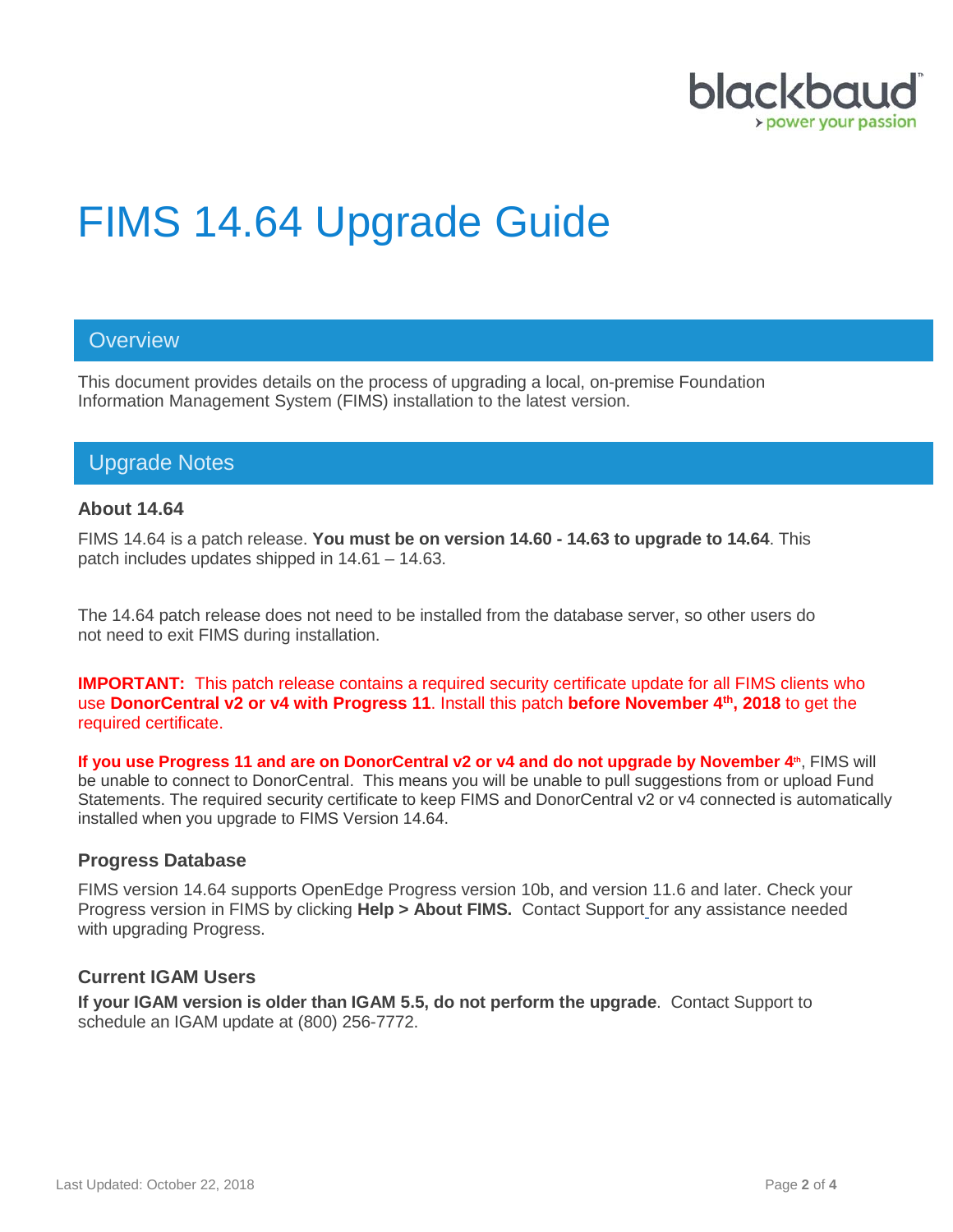#### **Microsoft Windows Operating Systems**

- Workstations must have Microsoft Windows 7, 8, or 10 installed. Windows 10 is recommended.
- Servers must have Microsoft Windows Server 2008 R2 or later installed. We recommend using Microsoft Windows 2012 or later. Microsoft Windows Server 2016 is supported.
- **Windows 8/8.1 users:** Please note that FIMS is not certified for touch-screen functionality. If you notice any issues, please disable the touch-screen feature when using FIMS.
- **FIMS CRM users:** You may be required to co-install Progress 11 for compatibility with some graphical reporting features. Please contact FIMS Support for more details.
- **DonorCentral users:** Your FIMS server must have Microsoft Windows Server 2008 or later to upload data to DonorCentral.
- **IGAM users:** IGAM 3 is not compatible with Windows 7 or later. If you are currently using IGAM 3 for FIMS and want to use Windows 7, you must upgrade to IGAM 5 or later. Please contact Blackbaud Support for more information.

### **Crystal Reports**

If you use Crystal Reports, note that reports written in Crystal Reports earlier than version 9.0 cannot connect to Progress 10.x databases.

If you have reports written in an earlier version of Crystal, you must upgrade to Crystal 10 or higher and convert your reports to use them with FIMS version 14.x.

FIMS version 14.60 and later with Progress OpenEdge version 11 requires an upgrade to Crystal version 13. See the 14.60 [Release notes](https://www.blackbaud.com/files/support/guides/microedge/fims/fims1460update_releasenotes.pdf) for information.

#### **OS**

OS updates are not automatically certified but are supported when the OS vendor guarantees backwards compatibility with the baseline OS level. Certification of OS updates may be performed if the backwards guarantee compatibility of the OS Service Pack / Maintenance Pack is questionable.

#### **Microsoft Office**

Office 365 users, please note that only a desktop installation of **Office 2007/2010/2013** connected to Office 365 is fully compatible.

## **Support**

#### **Need Help or Have Questions?**

If you have questions or need assistance in any way, please contact Support.

**Support Hours:** M-F, 8:30 am – 8:00 pm ET

**Phone:** (800) 468-8996, option 1

1. **Online:** Visit Case Central at [https://www.blackbaud.com/casecentral/casesearch.aspx.](https://www.blackbaud.com/casecentral/casesearch.aspx) Click the **Case** tab at the top and click **Create New Case**.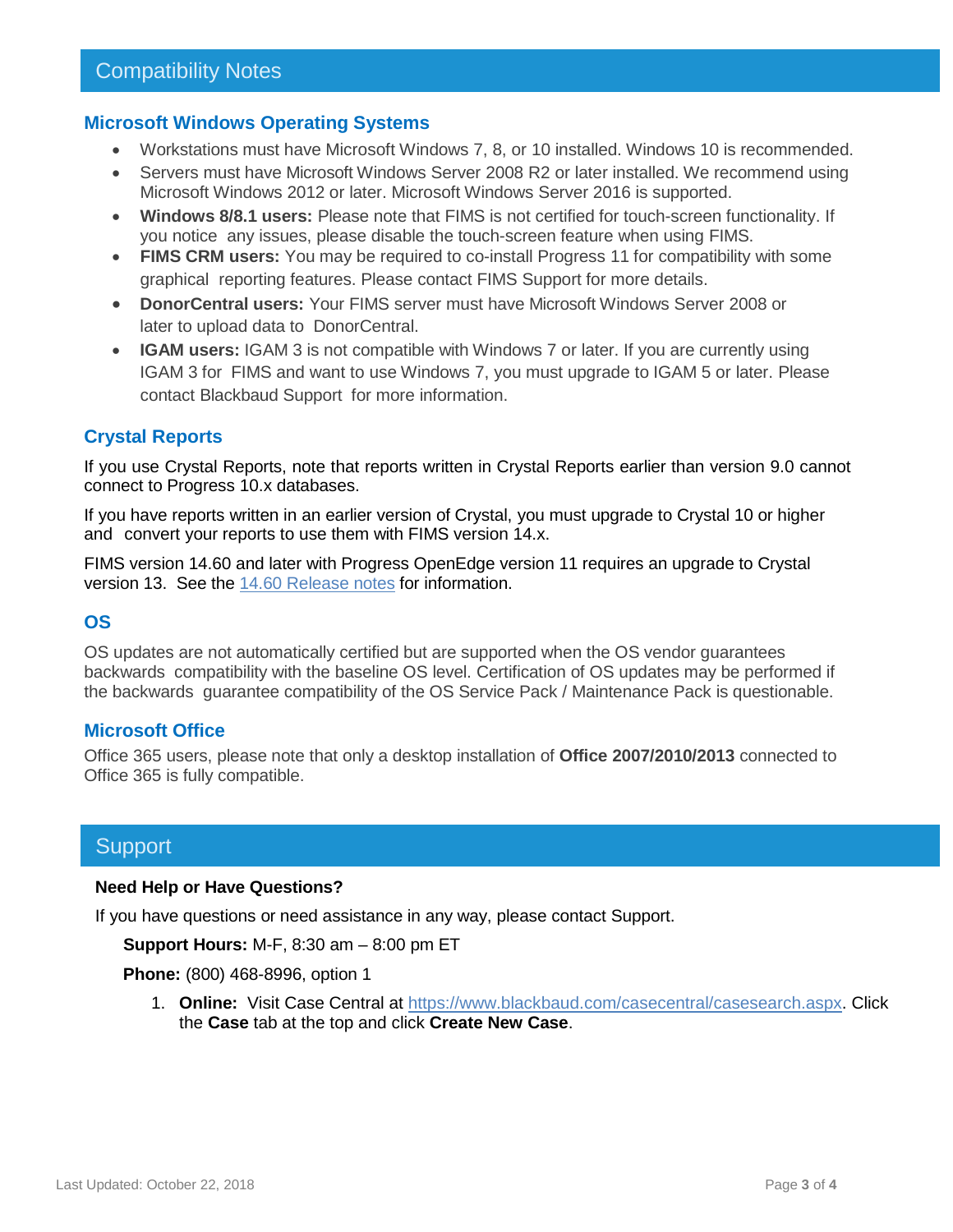**Prerequisite:** You must be on version 14.60 – 14.63 to install 14.64.

1. Download **p1460t64.zip** from [Blackbaud Downloads](https://www.blackbaud.com/support/downloads/downloads.aspx) (

[https://www.blackbaud.com/support/downloads/downloads.aspx\)](https://www.blackbaud.com/support/downloads/downloads.aspx) to any workstation where you'll apply the update.

- 2. Copy the FIMS Patch file to a FIMS subfolder on the server or workstation on which the patch is being installed:
	- Server Location:  $X:\n\rho\to W$  is the letter of the drive where FIMS is installed)
	- Workstation location: N:\found\FIMS
- 3. Log in to FIMS.
- 4. Open **Tools > System Utilities > FIMS Update and Patch Utility**.
- 5. Click **Browse** and select the patch file named **p1460t64.zip**.
- 6. Click **Install**.
- 7. When a FIMS email prompt displays **Update Complete**, click **Send**.
- 8. In FIMS, select **Help> About FIMS** to verify the FIMS version is **14.64.**